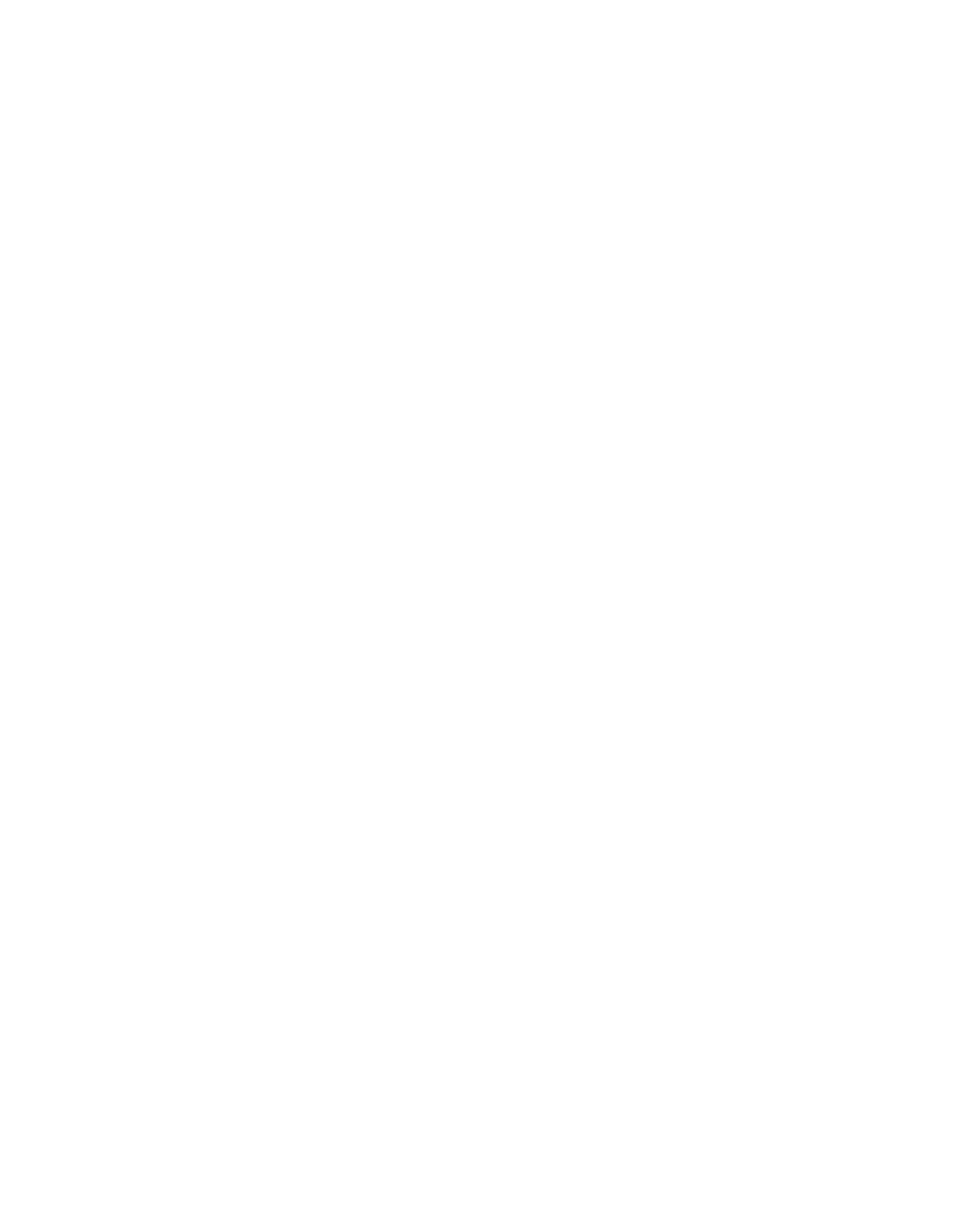

# **ISLAMORADA, VILLAGE OF ISLANDS REGULAR VILLAGE COUNCIL MEETING**

# **Founders Park Community Center 87000 Overseas Hwy Islamorada, FL 33036 May 9, 2013 5:30 PM**

# **I. CALL TO ORDER / ROLL CALL**

# **II. PLEDGE OF ALLEGIANCE**

# **III. PRESENTATIONS AND ANNOUNCEMENTS**

# **IV. PUBLIC COMMENT**

## **V. AGENDA: Request for Deletion / Emergency Additions**

# **VI. CITIZENS' ADVISORY COMMITTEE UPDATES**

**A.** Council Discussion of Ad Hoc Planning and Development Services **TAB 1** Citizens' Advisory Committee Report to Village Council

# **VII. VILLAGE MANAGER REPORTS AND UPDATES**

### **VIII. CONSENT AGENDA**

(All items on the Consent Agenda are considered routine by the Village Council and will be approved by one motion. There will be no separate discussion of these items unless a Councilmember so requests, in which event, the item will be moved to the Main Agenda.)

**A.** Minutes: **TAB 2**

March 28, 2014 Special Call Village Council Meeting Executive Session (Case No. 12-AP-8-P)

April 3, 2013 Special Call Village Council Meeting Executive Session (Case No. 07-CA-582-P)

April 3, 2013 Special Call Village Council Meeting Executive Session (Case No. 07-CA-583-P)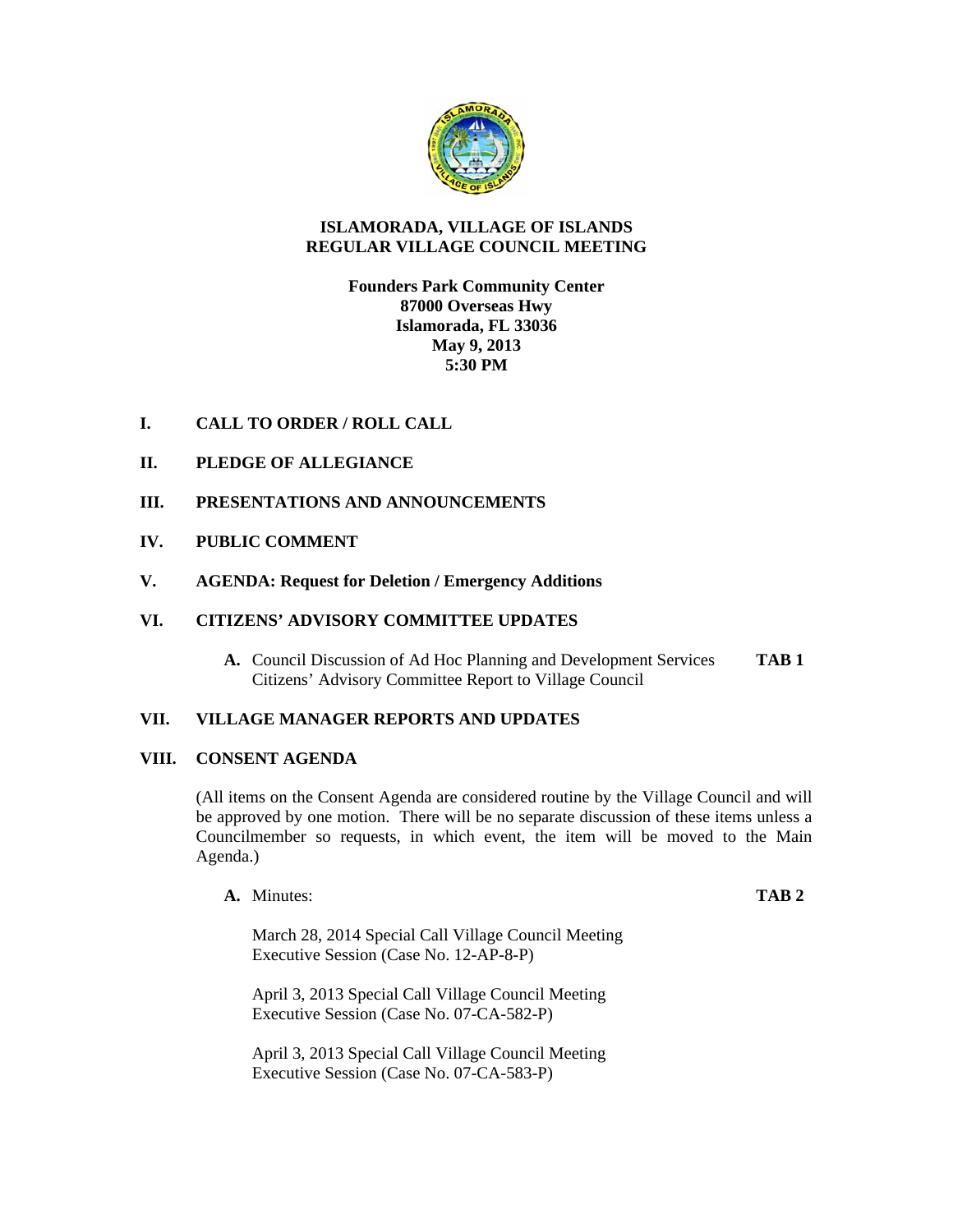#### **IX. ORDINANCES**

**A.** Second Reading – Ordinance Creating Registration for Real **TAB 3** Property Mortgages in Default

**AN ORDINANCE OF ISLAMORADA, VILLAGE OF ISLANDS, FLORIDA, AMENDING CHAPTER 18 "ENVIRONMENT" AND ESTABLISHING THEREIN ARTICLE III "DISTRESSED REAL PROPERTY" OF THE VILLAGE CODE; PROVIDING FOR ARTICLE III "NOISE" TO BE RENUMBERED ARTICLE IV; PROVIDING FOR THE REPEAL OF ALL CODE PROVISIONS AND ORDINANCES INCONSISTENT WITH THE PROVISIONS OF THIS ORDINANCE; PROVIDING FOR SEVERABILITY; PROVIDING FOR INCLUSION IN THE CODE; AND PROVIDING FOR AN EFFECTIVE DATE** 

#### **X. QUASI-JUDICIAL**

#### **XI. RESOLUTIONS**

**A.** Resolution Approving Agreement with Federal Property Registration **TAB 4** Corp. to Provide Services Related to the Registration of Distressed Real Property

**A RESOLUTION OF THE VILLAGE COUNCIL OF ISLAMORADA, VILLAGE OF ISLANDS, FLORIDA APPROVING THE AGREEMENT BETWEEN FEDERAL PROPERTY REGISTRATION CORP. AND ISLAMORADA, VILLAGE OF ISLANDS TO PROVIDE FORECLOSURE REGISTRY SERVICES; AUTHORIZING VILLAGE OFFICIALS TO IMPLEMENT THE TERMS AND CONDITIONS OF THE AGREEMENT; AUTHORIZING THE VILLAGE MANAGER TO EXECUTE THE AGREEMENT; AUTHORIZING THE VILLAGE MANAGER TO EXPEND BUDGETED FUNDS; PROVIDING FOR A WAIVER OF PURCHASING PROVISIONS; AND PROVIDING FOR AN EFFECTIVE DATE** 

**B.** Resolution Approving a Portion of the Residential Building Permit **TAB 5** Allocation System Ranking and Awards: Quarter 2 of 2013

**A RESOLUTION OF THE VILLAGE COUNCIL OF ISLAMORADA, VILLAGE OF ISLANDS, FLORIDA, APPROVING A PORTION OF THE RESIDENTIAL BUILDING PERMIT ALLOCATION RANKINGS AND AWARDING ONE (1) AFFORDABLE RESIDENTIAL BUILDING PERMIT ALLOCATION FOR QUARTER 2 OF 2013 OF THE BUILDING PERMIT ALLOCATION SYSTEM; AND PROVIDING FOR AN EFFECTIVE DATE**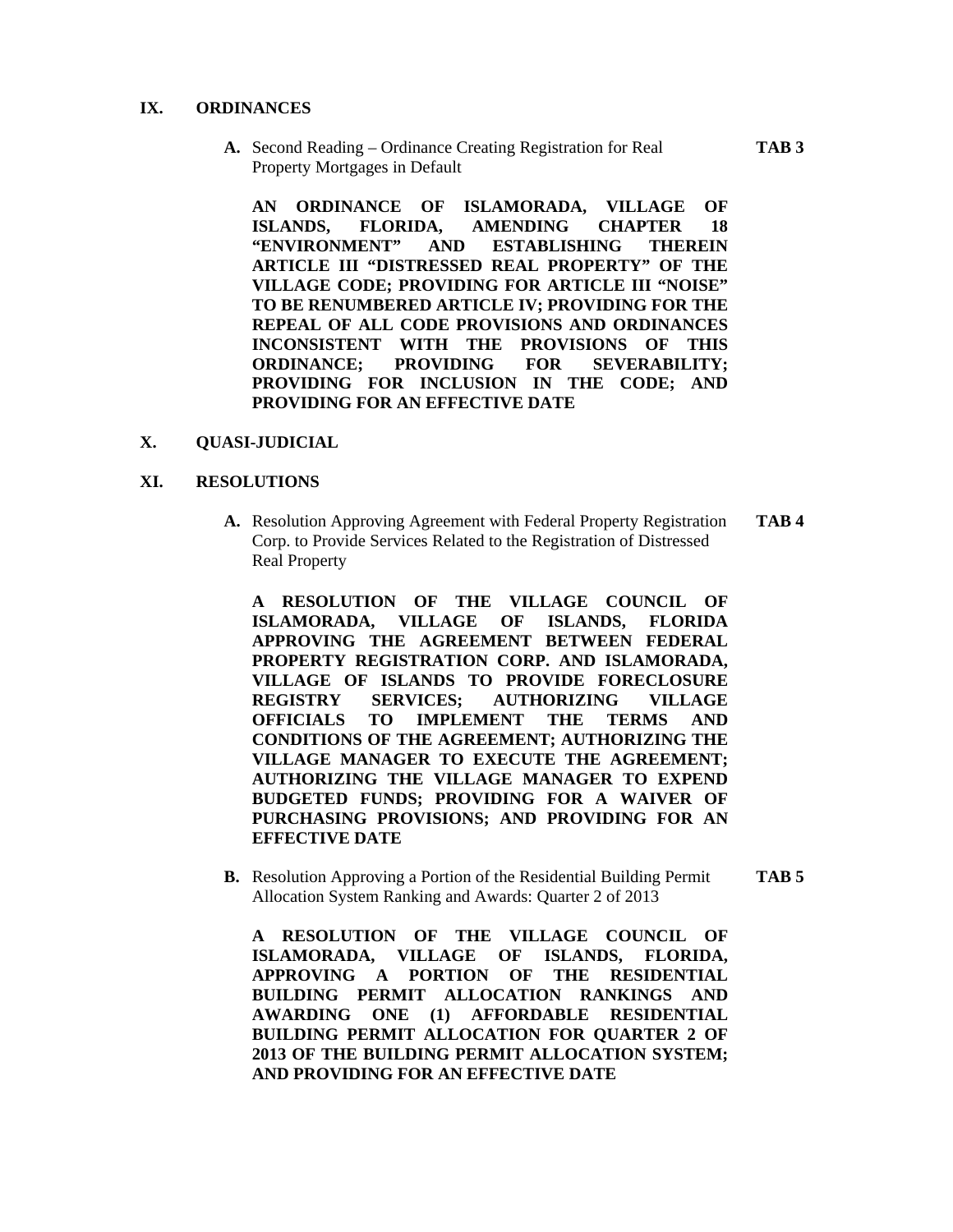**C.** Resolution Approving Nonresidential Building Permit Allocation **TAB 6** System Ranking and Awards: Quarter 2 of 2013 (Closed Noon on April 30, 2013)

**A RESOLUTION OF THE VILLAGE COUNCIL OF ISLAMORADA, VILLAGE OF ISLANDS, FLORIDA, APPROVING THE NONRESIDENTIAL BUILDING PERMIT ALLOCATION RANKING AND AWARDING NONRESIDENTIAL BUILDING PERMIT ALLOCATIONS FOR QUARTER 2 OF 2013 OF THE BUILDING PERMIT ALLOCATION SYSTEM; AND PROVIDING FOR AN EFFECTIVE DATE** 

**D.** Resolution Approving Proposed Settlement Agreement in the Case **TAB 7** of Gary Zaret and Jeanne Zaret, v. Islamorada, Case No. 12-AP-8-P, 16<sup>th</sup> Judicial Circuit, Monroe County, FL

**A RESOLUTION OF THE VILLAGE COUNCIL OF ISLAMORADA, VILLAGE OF ISLANDS, FLORIDA, APPROVING THE LITIGATION SETTLEMENT AGREEMENT WITH GARY ZARET AND JEANNE ZARET; AUTHORIZING THE APPROPRIATE VILLAGE OFFICIALS TO EXECUTE THE SETTLEMENT AGREEMENT AND ANY ADDITIONAL DOCUMENTS PERTAINING TO THE SETTLEMENT AGREEMENT AND TO TAKE ALL ACTIONS NECESSARY TO IMPLEMENT THE TERMS AND CONDITIONS OF THE SETTLEMENT AGREEMENT; AND PROVIDING FOR AN EFFECTIVE DATE** 

#### **XII. MOTIONS**

#### **XIII. WASTEWATER MATTERS**

- **A.** Wastewater Project Update
- **B.** Resolution Approving A Letter Agreement between Government **TAB 8** Services Group, Inc. and Islamorada, Village of Islands to Provide Services for the Development and Implementation of the Village's Phase II Wastewater Assessment for the Remaining Service Area

**A RESOLUTION OF THE VILLAGE COUNCIL OF ISLAMORADA, VILLAGE OF ISLANDS, FLORIDA APPROVING A LETTER AGREEMENT BETWEEN GOVERNMENT SERVICES GROUP, INC. AND ISLAMORADA, VILLAGE OF ISLANDS, TO PROVIDE SERVICES FOR THE DEVELOPMENT AND IMPLEMENTATION OF THE PHASE II WASTEWATER ASSESSMENT PROGRAM FOR THE REMAINING SERVICE AREA; AUTHORIZING VILLAGE OFFICIALS TO IMPLEMENT THE TERMS AND CONDITIONS OF THE AGREEMENT; AUTHORIZING THE VILLAGE MANAGER TO EXPEND BUDGETED FUNDS; WAIVING COMPETITIVE BIDDING; AUTHORIZING THE VILLAGE**